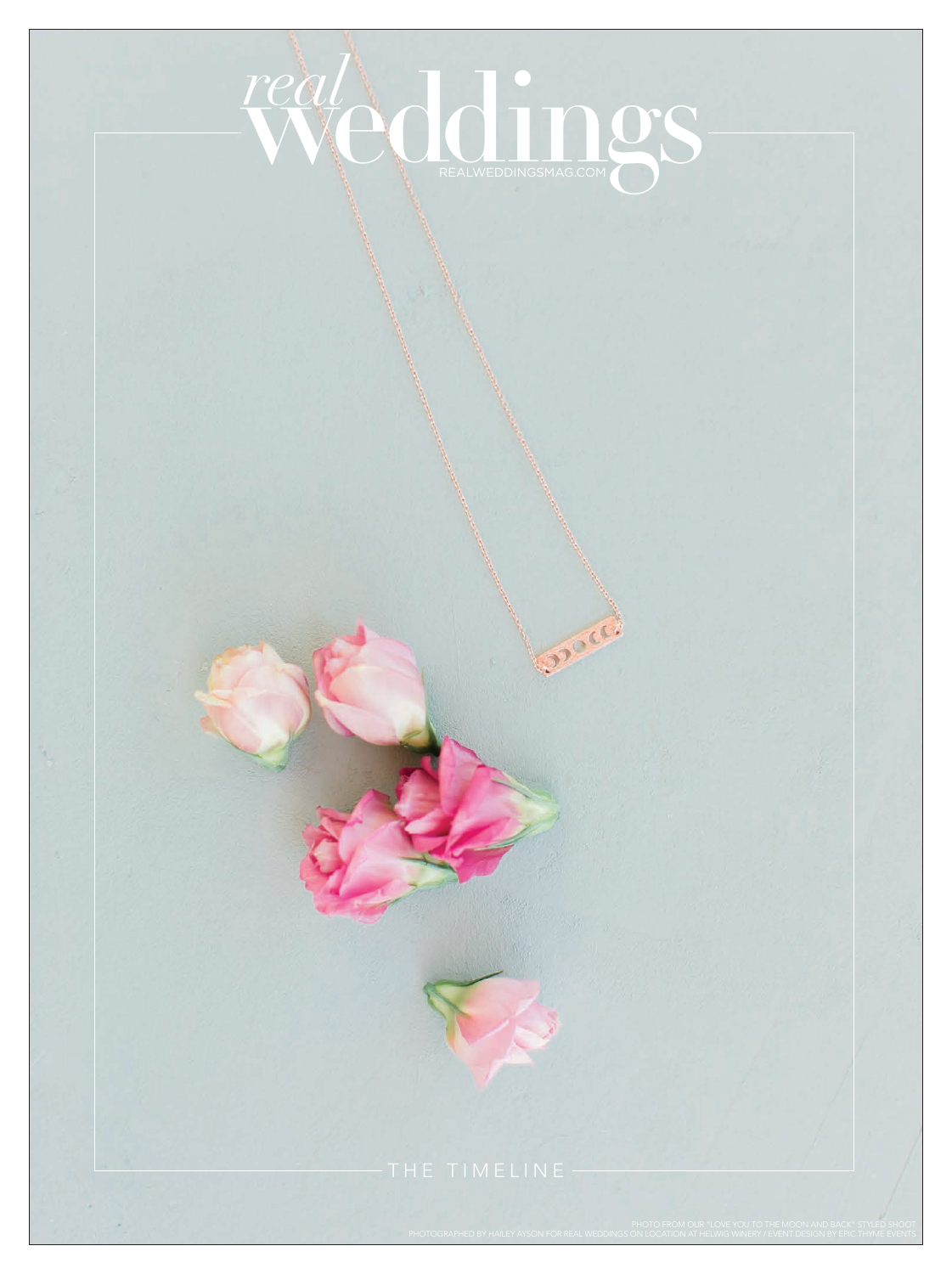### THE TIMELINE

### **AS SOON AS YOU'RE ENGAGED:**

| Organize, organize, organize! |
|-------------------------------|
|-------------------------------|

 $\Box$  Set budget

9-12 **MONTHS** 

 $\Box$  Discuss time frame and dates

 $\Box$  Determine wedding basics: formal vs. informal, day vs. night, etc.

 Use the *Real Weddings* Magazine's timeline to help keep you on track and use *Real Weddings* Magazine (along with *Real Weddings* Magazine's website and social media pages!) to start your inspiration boards!

| <b>DATE: </b>                   |
|---------------------------------|
| $\Box$ Chaolicut Dool Uladeling |

 Check out *Real Weddings* Magazine's Special Offers!

 $\Box$  Set the date (but be flexible until you book your venue)

 $\Box$  Hire a planner

 $\Box$  Research venues, and then make the decision on your venue as this will often guide other decisions that you'll need to make

- $\Box$  Research and book other wedding pros ASAP: caterer, photographer, videographer, dj, floral designer, officiant, musicians, transportation, etc. (see additional worksheets available on RealWeddingsMag.com to help you identify the vendor categories that are most important to you)
- $\Box$  Choose colors and/or theme
- $\Box$  Research the marriage license (see list on RealWeddingsMag.com)

 $\Box$  Invite attendants

- □ Draft guest list (see worksheets on RealWeddingsMag. com to get started)
- $\Box$  Register (it's like virtual shopping!)
- $\Box$  Start shopping for gown / attire
- $\Box$  Set up engagement photo session
- $\Box$  Set up wedding website
- $\Box$  Once your quest list is finalized, send out save-thedate cards. Pro Kate Whelan from Kate Whelan Events says, "Save-the-date cards give ample notice for out-of-town guests, especially if your wedding will be during a holiday or on a popular weekend. Be sure to include any airline or hotel room information to make it easier for guests to make travel arrangements."

*Beauty Boost: begin fitness regime*



#### **DATE: ..........................**

 $\Box$  Invitations/stationery. Pro Catrina Arcularius from Catrina Maria Designs says, "Overestimate your order by about 10 percent. It's a great idea to order extra

envelopes in any case. If you're on a short timeline, try ordering the envelopes first while the invitations are being printed so that you can get them addressed early."

- $\Box$  Book accommodations for out-of-town guests
- $\Box$  Order cake and dessert bar
- $\Box$  Sign vendor contracts/make deposits
- $\Box$  Order gown and choose additional accessories
- $\Box$  Choose attendants' attire
- $\Box$  Schedule time off from work
- $\Box$  Book honeymoon arrangements
- $\Box$  Mail thank you notes as you receive gifts
- $\Box$  Begin dance lessons

6 **MONTHS** 

*Beauty Boost: start your med-spa treatments*

#### **DATE: ..........................**

 $\Box$  Schedule rehearsal and rehearsal dinner

- $\Box$  Book wedding night hotel
- $\Box$  Arrange day-of transportation
- $\Box$  Finalize guest list
- $\Box$  Order and/or start making favors
- $\Box$  Shop for ceremony/reception accessories (cake knife, ring pillows, etc.)
- $\Box$  Secure passports, visas, shots, if necessary

*Beauty Boost: start thinking about wedding hair and makeup—figure out the look you want now!*

# **DATE: ..........................**

4 **MONTHS** 

 $\overline{2}$ MONTHS

 $\Box$  Consult attorney for changes to insurance, wills, accounts and, if you choose, a prenuptial agreement  $\Box$  Gather other necessary paper work

that may be needed (such as proof of divorce, death or annulment of previous marriage—this will be needed when you get your marriage license)

- $\Box$  Shop for and order wedding bands
- $\Box$  Reserve rental items
- $\Box$  Develop wedding hashtag
- $\Box$  Order custom signage (don't forget to include wedding hastag where appropriate)
- $\Box$  Choose groom and groomsmen attire
- $\Box$  Shop for attendants' gifts

*Beauty boost: book wedding day appointments*

#### **DATE: ..........................**

 Arrange wedding-weekend activities. Pro Lora Ward from The Venue Vixens says, "'After Glow' brunches are often arranged, especially

if there are many out-of-town guests attending. The invitation can include everyone invited to the wedding, but most often is kept to the out-of-towners and family. Depending on the formality of this gathering, invitations may or may not be necessary. Or consider a 'Pre-Social' hour immediately before the wedding."

 $\Box$  Mail invitations (Don't forget to make a spreadsheet of your guests and assign each of them a number—